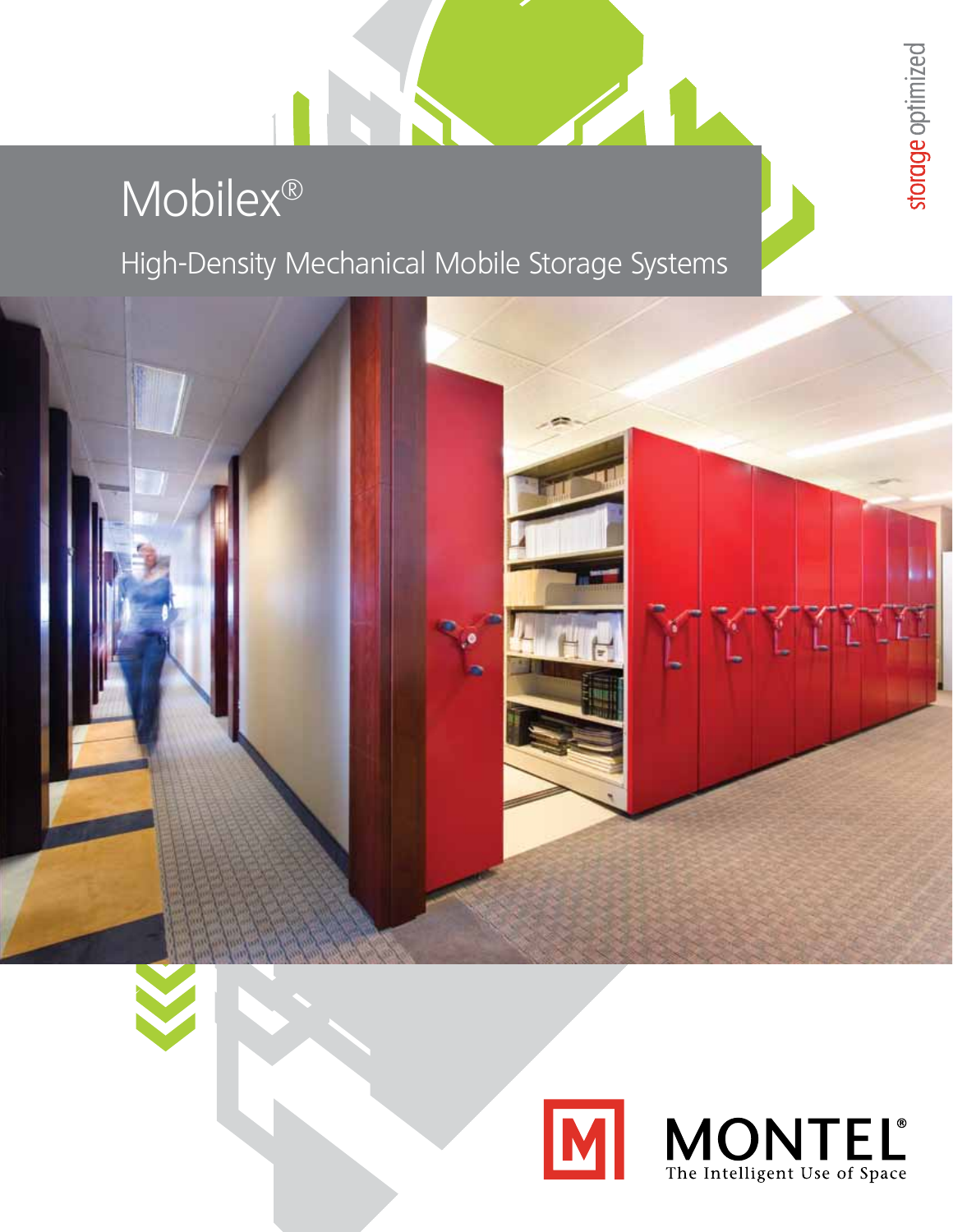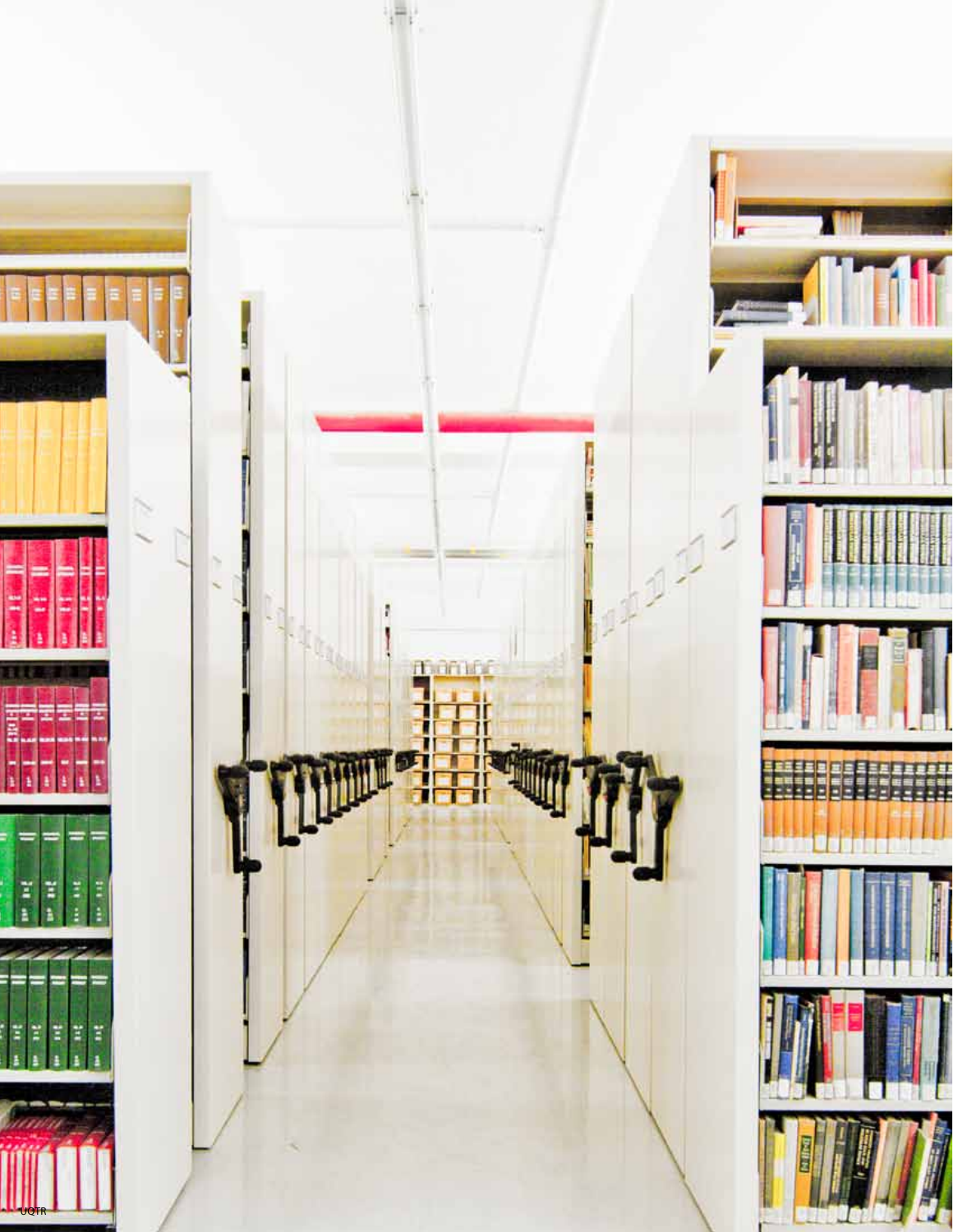#### Reliability

**Durability** 

Flexibility

**Strength** 

Smooth Movement

**Safety** 

**Aesthetics** 

Performance

**Efficiency** 

Ease of Operation

## What are your Storage Solutions?

Montel understands the importance of offering cost-effective innovative storage solutions. For your unique storage needs, Mobilex® high-density mechanical mobile storage systems offer the performance solution required for greater evolving storage capacity in less floor space.

Tested by the CRIQ, an industrial research center, Mobilex<sup>®</sup> is reputed the smoothest mobile system in the industry. With its unique drive ratio, you can move multiple Mobilex® carriages effortlessly at the same time.

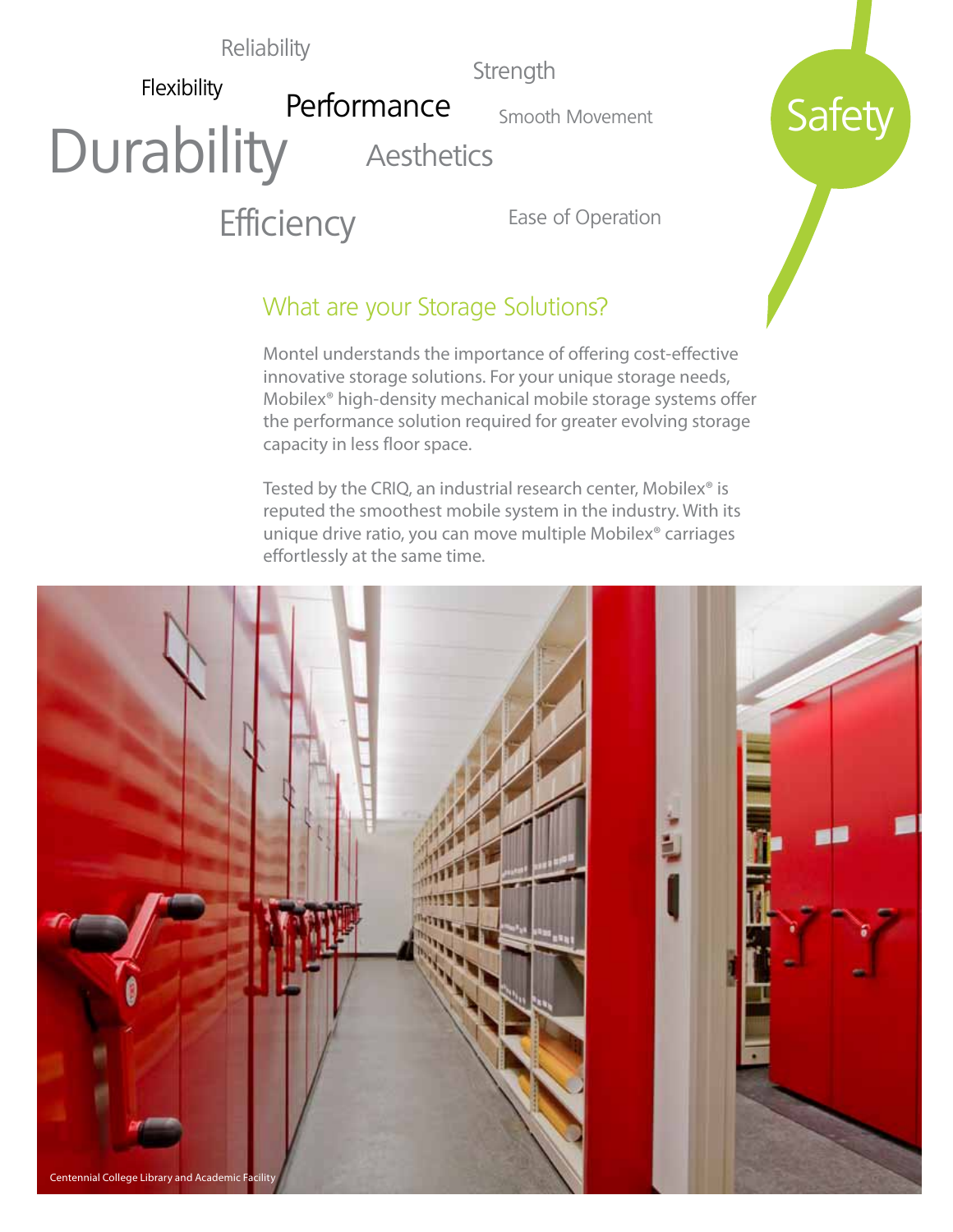



Princeton University Athletic Department Laval University Laval University Duquesne University Gumberg Library Autorité des Marchés Financiers





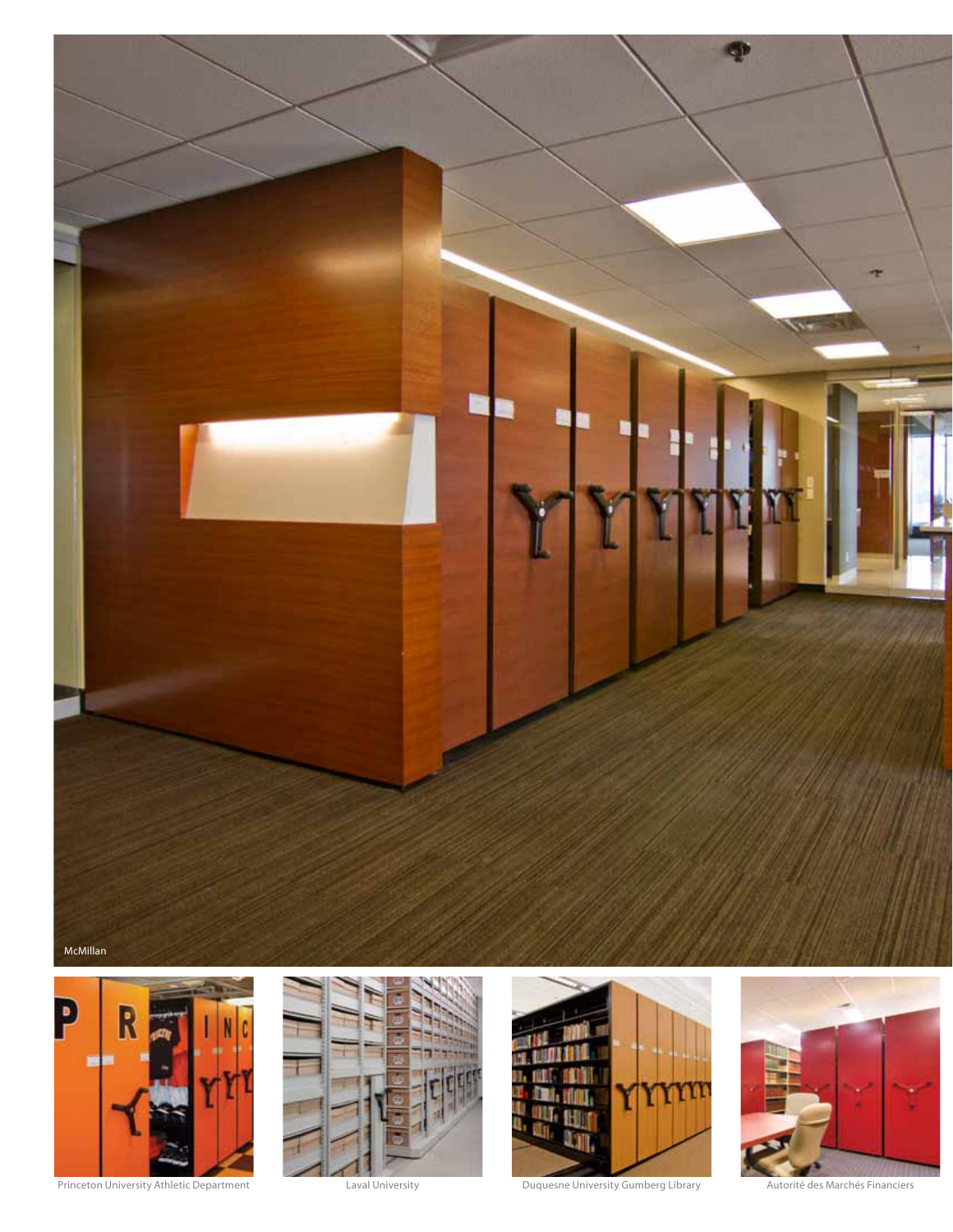





## Building your Mobilex® System

Mobilex® is designed to accommodate several Montel shelving storage systems: SmartShelf® 4-Post Hybrid Shelving, Aetnastak® Cantilever Shelving, Hybria 4-Post Library Shelving, Cabinet Style Case-Type Shelving, and 4D Wide Span Racking. Likewise, any type of storage can be mounted on Mobilex carriages.

The shelving systems offer a wide variety of accessories such as reference shelves, multimedia drawers, sliding shelves, specialized shelving, drawers, hanging files and much more.

## Infinite Storage Possibilities

Versatility and functionality. Mobilex® offers endless storage solutions for specific storage needs: archives, artifacts, athletic equipment, binders, blue prints, books, boxes, bulk storage, cabinets, files, film cans, golf bags, linens, media, office supplies, parts and pieces, police evidence, records, skis, specimens, tapes, tools, video tapes, weapons and x-rays. The list is endless.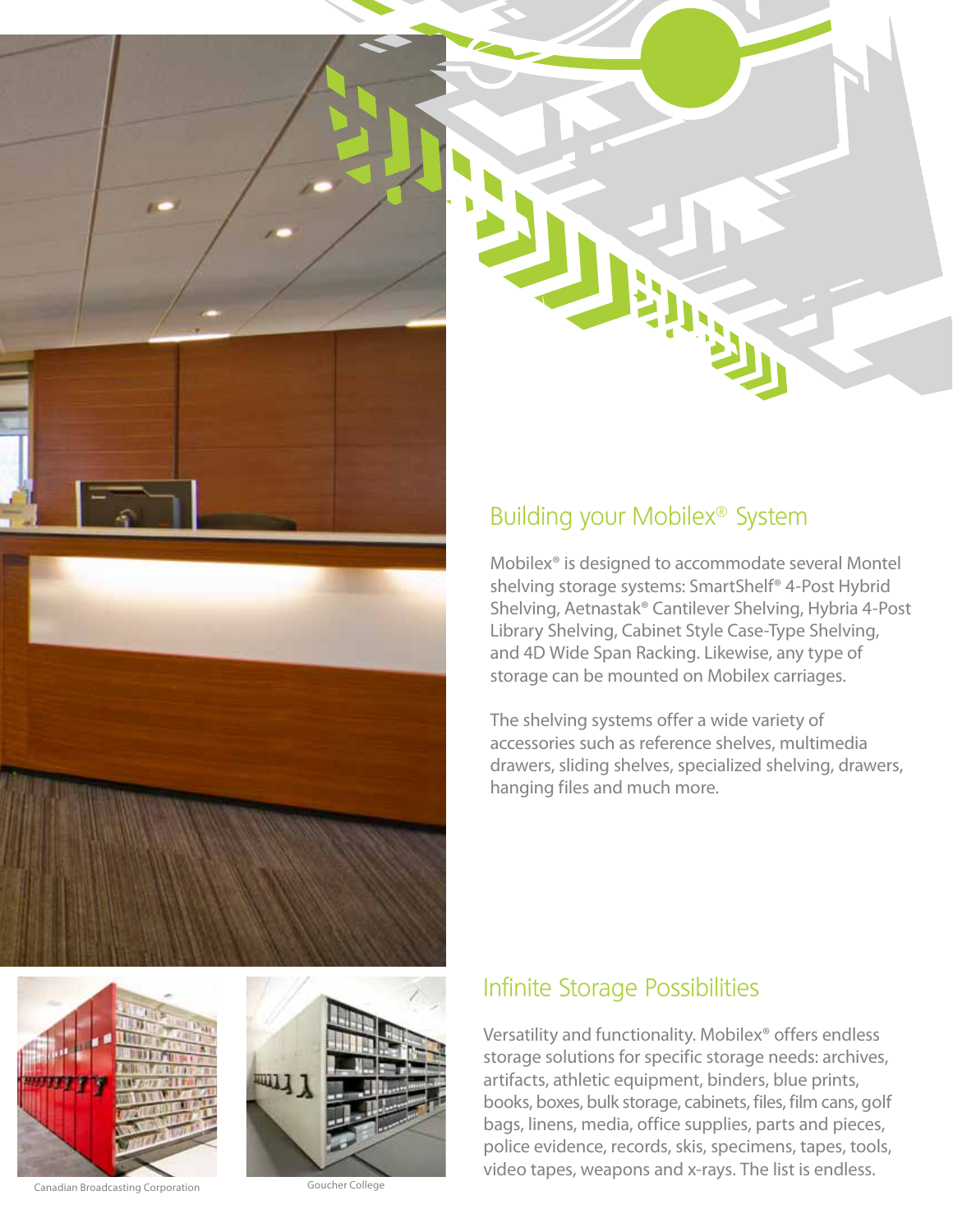

# Environmental Sustainability

Focusing on green-building initiatives that contribute to a more sustainable workspace environment.

Montel recognizes the importance of manufacturing upscale products that meet and exceed environmental standards. Mobilex® was developed to comply and exceed environmental standards and provide a long useful life.

More specifically, Mobilex® high-density storage system:

- Conserves space
- Reduces operating costs
- Improves sustainable workspace environment
- • Enhances building and organizational marketability
- • Increases employee productivity and satisfaction

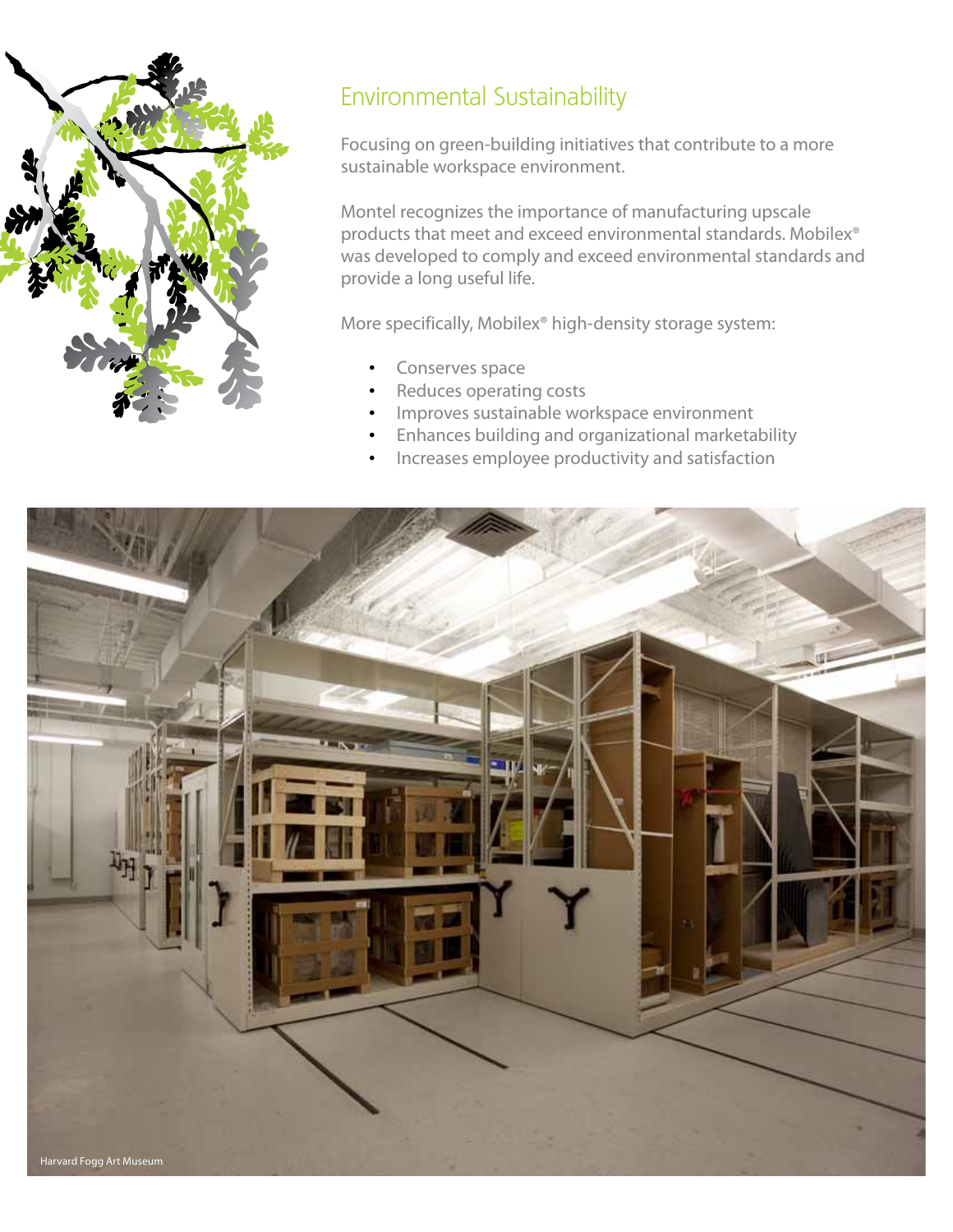# Safety Features

- • Mechanical Safety Brake
- • User-Engaged Aisle Locking Pin
- • Carriage High-Visibility Reflective Safety Strip

## Design Features

- **Two-Piece Spliceless Track**
- **One-Piece Corrosion Resistant Aluminum Sub-Rail**
- • One-Piece, Convenient, Replaceable Steel Rail
- • Full-Length, Torque-Resistant, Tubular Drive Shaft
- • Dual-Flanged 5" Drive and Guide Wheels
- • Spherically-Designed Frictionless Guide Wheels
- • Aeronautic Riveted Carriages
- • Carriage-Shelving Color Match (Optional)
- • Ergonomic Three-Spoke Zinc Handles
- Soft-Touch Ergo Grip
- • Aluminum Front Panel's Rounded Edge Extrusion (Optional)
- Dual Access (Optional)
- • Adjustable Chain Tensioner (Optional)
- • ADA Compliant
- • Metal Entry Ramps (ADA Compliant Available)

#### Security Features

- Unit Lock (Optional)
- • Lockable Drawers (Optional)
- • Lockable Rolling Shutter Doors (Optional)
- • Lockable Doors (Optional)

#### **Aesthetics**

For the complete selection of colors, color handles and panels, please refer to the Color Chart, the Fashion Forward brochure and the Color Selector on our website.

#### **Warranty**

Please refer to www.montel.com for additional information.



Mechanical Safety Brake Handle with Locking Pin



Soft-Touch Ergo Grip





ADA Compliant

Lockable Drawers



Shutter Doors





Pull-Out Media Drawers



Garment Rod





Perforated Panel (detail)